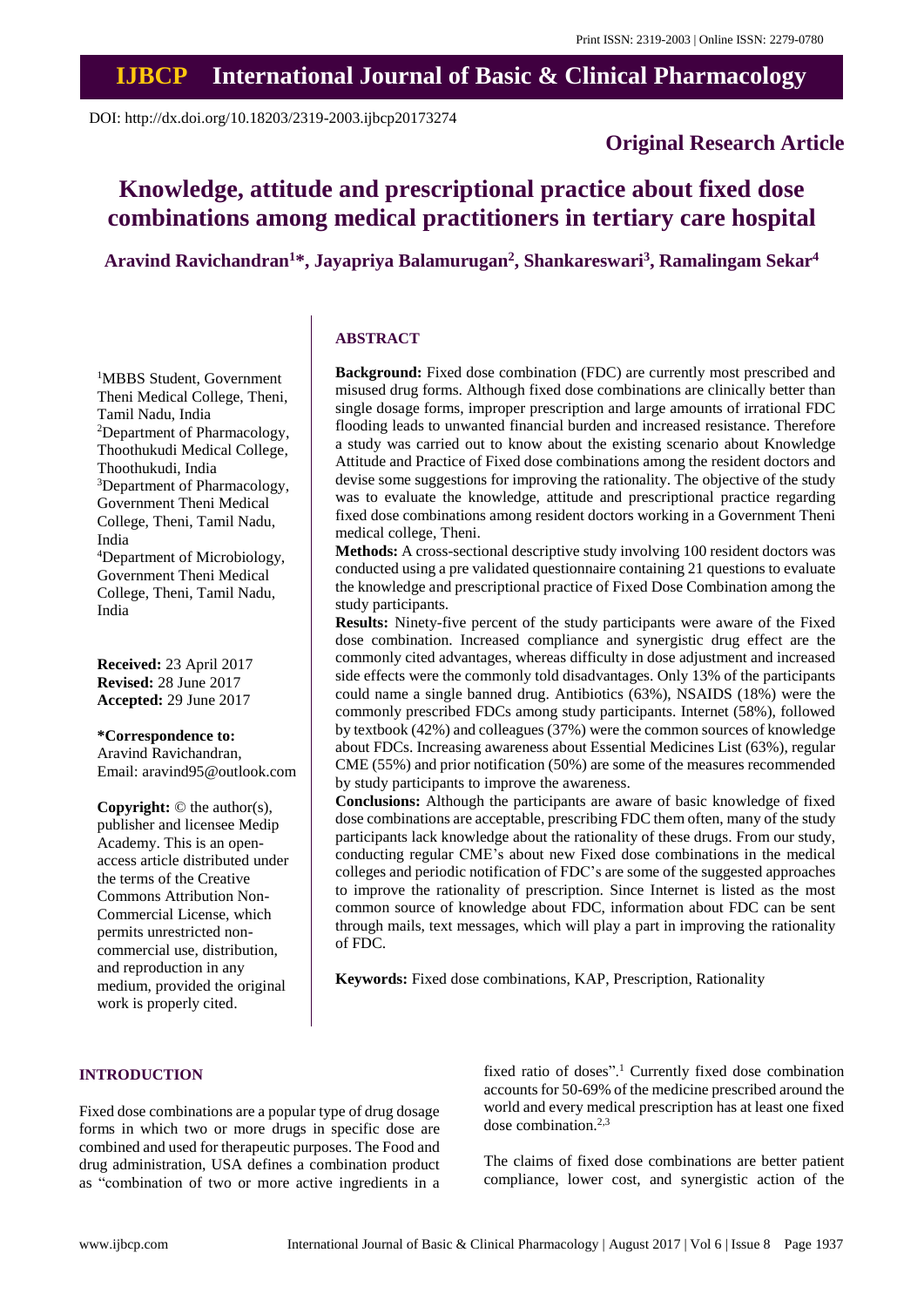drugs.<sup>4</sup> Yet there are unwanted side effects, financial burden and drug resistance if not properly prescribed. Absence of new drug research in developing countries like India has led to pharmaceutical companies misusing FDC as purely commercial activity and thereby producing many irrational FDCs. <sup>5</sup> These irrational FDCs are a growing problem in the country and they not only cause harm to the patients by adding unnecessary side effects, but also causes drug resistance - surely a long term alarming problem.<sup>5</sup>

The stand of medical scientific community about FDC is critical. It claims that many of the Fixed Dose Combinations that are marketed are largely irrational and, even if it is rational, it is limited by pharmacokinetic incompatibility of the drugs.<sup>6</sup> In a recent analysis, out of the 264 FDCs approved in India, only 54 FDCs were found to be rational and for the remaining FDCs, the safety and effectiveness remains a matter of investigation.<sup>7</sup>

To be noted, although recently in March 2016, more than 324 Fixed Dose Combinations marketed in India are banned, still many of them are commonly prescribed and available as over the counter.<sup>8</sup>

A study assessing knowledge of medical practitioners about rational fixed dose combination prescribing is needed because of the growing concern of irrational FDCs flooding the market. Knowledge about fixed dose combination is deemed necessary as the adoption of any drug lies in the hands of the prescribing doctor. Due to the above said facts, the study was done to assess the knowledge, attitude and prescription practice of fixed dose combinations among medical practitioners and interns of a government tertiary care hospital - Government Theni Medical College.

# **METHODS**

A questionnaire based study was cross sectional with sample size of 100.

The study was conducted among 100 participants, which included both male and female interns and medical practitioners in a tertiary care hospital. The questionnaire used for this study was designed incorporating appropriate questions regarding the knowledge, attitude and prescription aspect of fixed dose combinations.

The questionnaire was pre-validated for its accuracy, by the faculties of Department of Pharmacology, Government Theni Medical College. The questionnaire used contained in total of 21 questions consisting of both open and closed ended questions, and was given to the study participants belonging to the various departments - Medicine, Surgery, Pediatrics, Orthopedics, Psychiatry, Obstetrics and Gynecology, Pediatrics, Radiology, Neurology, Otorhinolaryngology and Ophthalmology departments.

Before the start of the study, a briefing was given about the nature of the study, explaining the reason behind and the implications of the study, and then the consent was got from the willing participants before issuing the questionnaire. The procedure for completing the questionnaire was thoroughly explained. The participants anonymously completed the questionnaire regarding their Knowledge, attitude, practice of fixed dose combinations. The researcher stayed along with the respondent till he/she finished filling up the questionnaire. The filled up questionnaire and the consent forms are collected and the questionnaire data was analyzed using Microsoft excel software.

### *Inclusion criteria*

Inclusion Criteria used for selecting study population are:

- Medical practitioners and House surgeons in Government Theni Medical College
- Willingness to participate in the study

## **RESULTS**

The following results were obtained at the end of the study. Among the study population 65% were males and 35% were females. Nearly all of the study participants were aware of the term Fixed Dose Combinations (96%), whereas only 87% of the study participants had correct understanding of what Fixed Dose Combination meant.

While asking about the advantages and disadvantages of FDC, improved patient compliance (54%), followed by increased drug effect (50%) were the commonly mentioned advantages of FDCs (Figure 1), while difficulty in dose adjustment (74%), increased adverse effects (52%), followed by increased cost (43%) are the mentioned disadvantages (Figure 2).



#### **Figure 1: Advantages of fixed dose combinations.**

Among the study participants, only 13% were able to list at least one Fixed dose combination that has been banned, while majority of the participants (69%) weren't aware of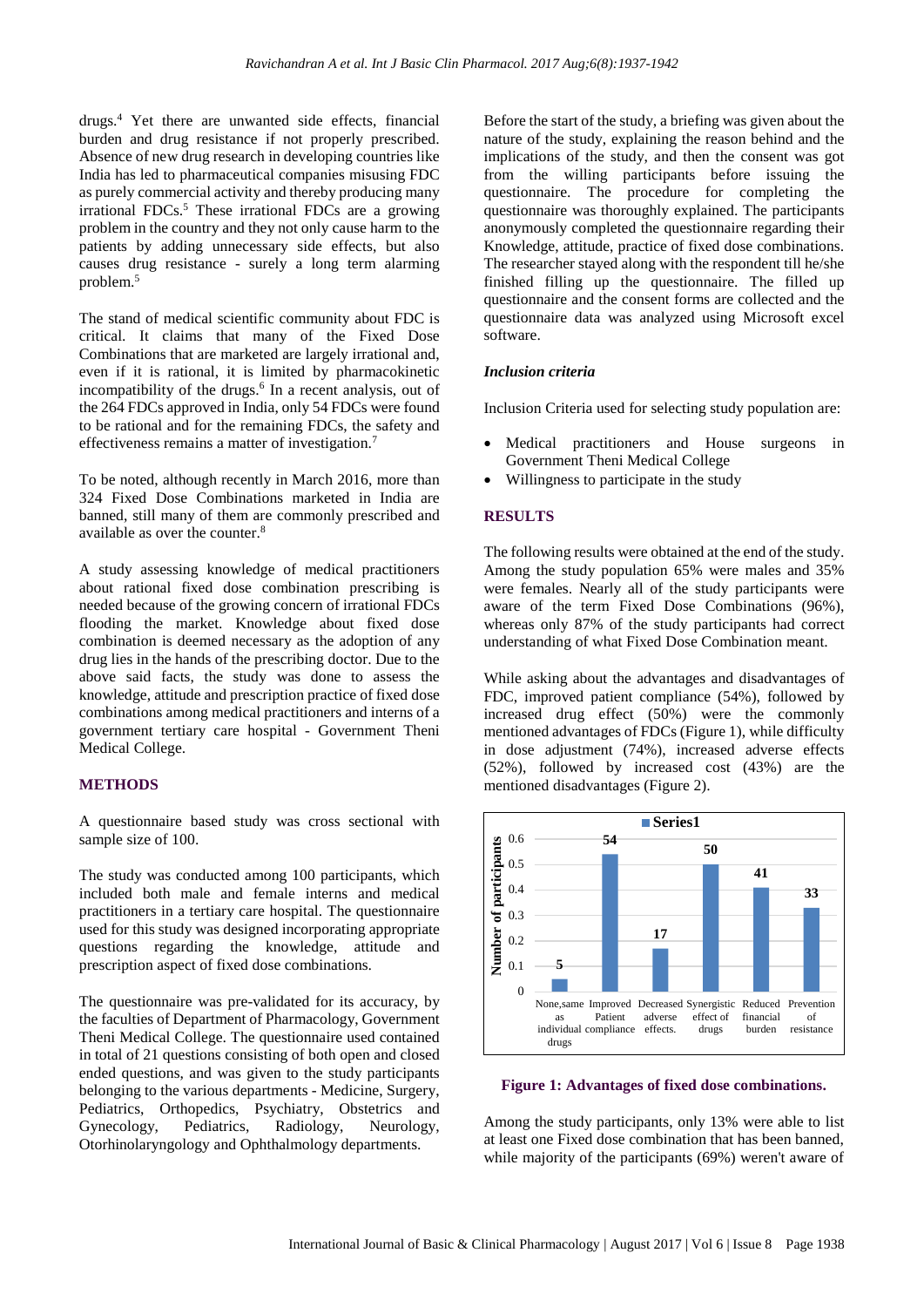the fixed dose combinations included in the essential list of medicines (Figure 3).



**Figure 2: Disadvantages of fixed dose combination**



**Figure 3: Knowledge about essential list of medicines.**



# **Figure 4: Knowledge of rationality of fixed dose combinations among study participants.**

Antibiotics (63%), followed by NSAIDS (18%) are among the commonly prescribed fixed dose combinations by the study participants (Table 1). Most common clinical

condition mentioned by the participants is infections (22%) (Table 2).

|               | <b>Table 1: Commonly prescribed fixed dose</b> |  |  |  |  |
|---------------|------------------------------------------------|--|--|--|--|
| combinations. |                                                |  |  |  |  |

| Name of the fixed dose<br>combination | <b>Number of</b><br>participants |
|---------------------------------------|----------------------------------|
| Amoxicillin + Clavulanic acid         | 38                               |
| Clotrimoxazole                        | 14                               |
| Ofloxacin + Ornidazole                | 9                                |
| Aceclofenac + Paracetamol             | 13                               |
| Omeprazole + Domperidone              | 9                                |
| $Amoxicillin + Cloxacillin$           | $\mathfrak{D}$                   |
| Monteleukast + Levocetrizine          | $\overline{4}$                   |
| Theophylline $+$ Etophylline          | $\mathfrak{D}$                   |
| Diclofenac +Tramadol                  | $\overline{5}$                   |
| Tamsulosin +Dutasteride               | 1                                |
| Glimipiride combination               | $\mathcal{D}_{\mathcal{L}}$      |
| Domperidone + Ranitidine              |                                  |

# **Table 2: Common clinical conditions for which FDCs are prescribed.**

| Name of the clinical condition        | <b>Number</b> |
|---------------------------------------|---------------|
| <b>Bacterial infections</b>           | 22            |
| Respiratory infections                | 13            |
| Gastritis                             | 5             |
| Osteoarthritis                        | 5             |
| <b>APD</b>                            | 5             |
| <b>Diabetes</b>                       | 3             |
| Diarrhea                              | 4             |
| Th                                    | 2             |
| Asthma                                | 4             |
| <b>Muscular Disorders</b>             | 5             |
| Hypertension                          | 6             |
| Others (Seizures, CAD, CSOM, Malaria) | 7             |



**Figure 5: Attitude towards, superiority of fixed dose combination to individual drugs.**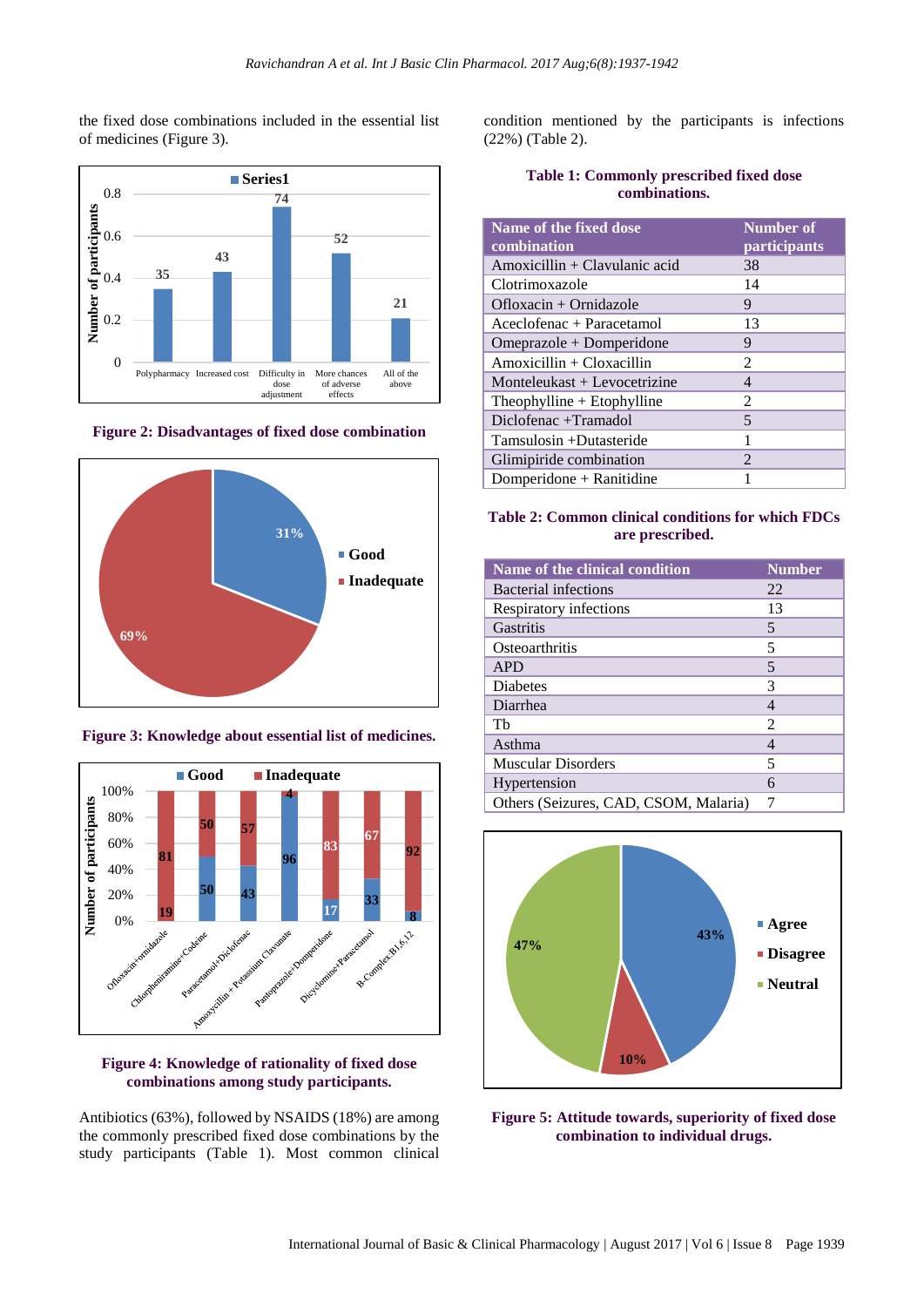The attitude of the physicians towards Fixed Dose Combinations are mixed - neutral response (47%), 43% of the study population feel that FDCs are superior to the individual drugs, and 10% of the participants disagree that the FDCs are superior (Figure 5). Nearly seventy percent of the participants supported that FDC could be cost effective for the patients. Ninety two percent of the study participants agreed that there is a need for increased awareness about FDC's.

Increasing the awareness about essential drug list (63%), regular CMEs (55%) and prior notification of banned drugs by the institutions (55%) were some of the suggestions agreed by the study participants to improve rationality of prescription of FDCs (Figure 6). Common sources of knowledge about FDC was from the internet (58%), textbooks (42%), colleagues (37%) (Figure 7).



**Figure 6: Suggestions to improve rationality of FDC prescription.**



## **Figure 7: Sources of knowledge of fixed dose combination among study participants.**

#### **DISCUSSION**

Drugs are the main sword of modern medicine in the treatment of ailments. As prescription of Medicine in India solely lays in the hands of the doctor their basic knowledge about the drugs and their proper rational prescription lays the foundation for effective treatment. The combination of Knowledge, attitude and practice determines how a treatment process succeeds.

There are number of studies to find out the rationality of FDCs, but studies to assess the medical practitioners' ability is very much limited and our study was aimed to fill that lacuna.

Goswami et al, and and Manu Get al, has done KAP of FDC study with post graduates as study participants and Beena et al, with dentists and with a lower sample size  $(n=30)$ .<sup>9-11</sup>

In our study, 96% of the participants were aware of the term FDC, which was higher than that of Manu G et all (73.4%). The results for the advantages of FDCs i.e., 'improved patient compliance' and 'increased drug effect', are similar to the results of Manu et all.

The most important disadvantages reported in our study are difficulty in dose adjustment, followed by increased adverse effects. Only 21% of the study participants correctly identified all the adverse effects of the FDCs. Contrastingly in Manu G et all participants reported drug resistance as the major disadvantage.

Essential drug list is published separately by WHO and Govt. of India and contains the basic drugs which meets the needs of the population, and should be present in a healthcare setup. Having so much importance, the knowledge about it is deemed very necessary. The lack of basic awareness about Fixed dose combination in Essential list of Medicines is 70%. Goswami et.all (69%) also yielded similar results.

The knowledge about the banned drugs were very much lacking, since only 13% of the participants were able to list at least one banned drug in India, contrastingly 42% in Manu et all and 41% in Goswami et all were able to list at least one banned drug. Knowledge about the banned drugs is very much necessary to prevent the deleterious consequences to the patients. This shows the continued prescription and also the availability of banned drugs in the market.

Regarding the rationality of some Fixed dose combinations, only 39% of the responses were adequate and many of them were unable to list the rationality behind it (Figure 4), Goswami et all also yielded similar results (20%).

Antimicrobials (63%), NSAIDS (18%) are the commonly prescribed Fixed Dose Combinations in our study. Neetesh et al, Pillay A et al, Rayasam SP et al, also yielded similar results in their study.<sup>2,12,13</sup>

Quinolones + Nitroimidazoles (Ofloxacin + Ornidazole) are commonly used in the treatment of diarrhea and G.I infections. Although these combinations are neither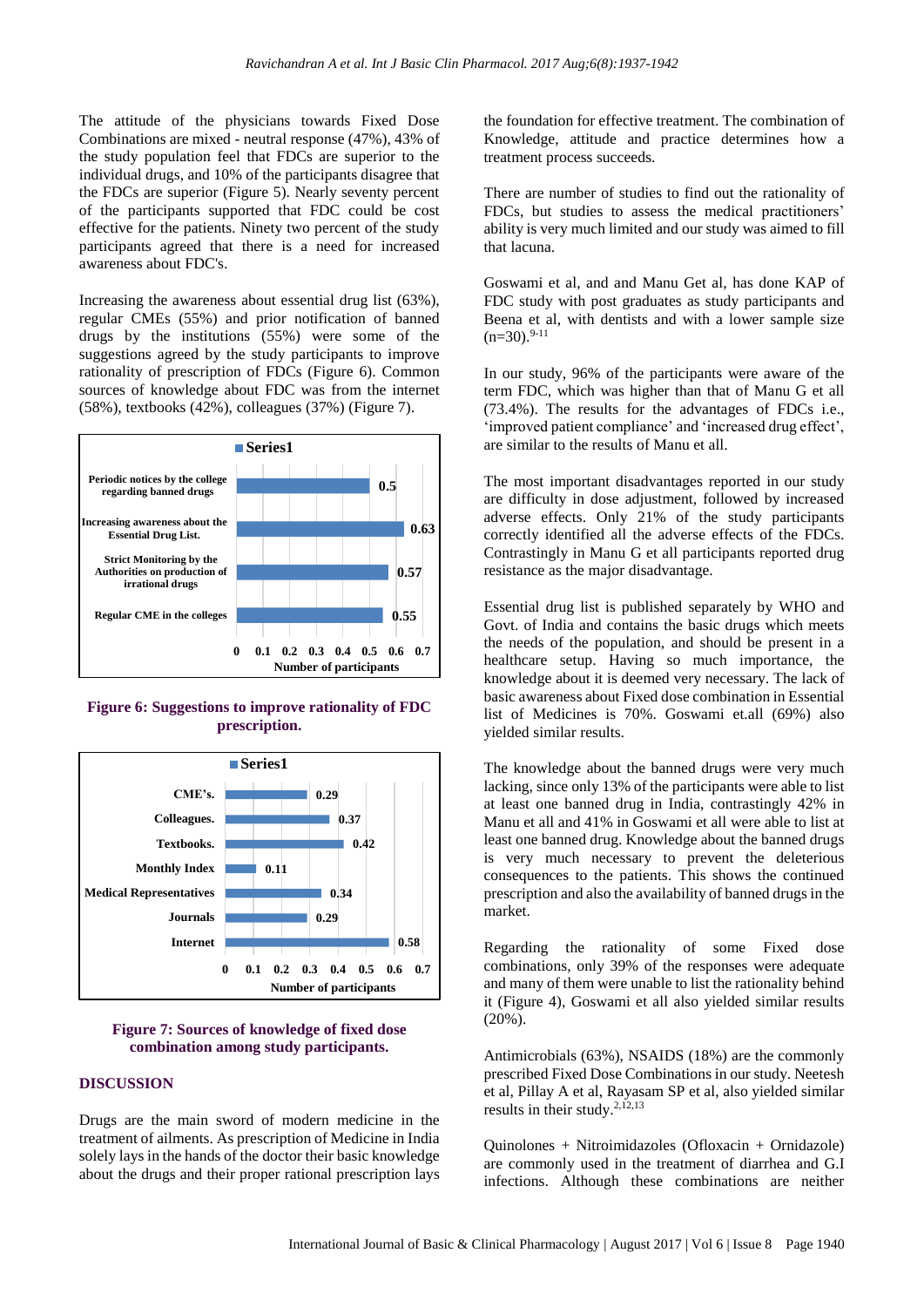recommended in any standard textbooks nor there is any proven clinical synergism of these combinations, they are currently prescribed for the diagnostic imprecision. These combinations are not only harmful to the patient, are also major contributors for the development of resistance, which is a serious concern nowadays.<sup>5</sup> Eighty two percent of the study participants reported that Ofloxacin + Ornidazole combination is rational. This reflects the lack of knowledge regarding FDCs among the medical practioners.

Chlorpheniramine and codeine syrups are popular antitussives, since both the drugs causes sedation as a side effect, combination of them is not recommended.

Combinations of two NSAIDS like Paracetamol + Diclofenac are very popular over the counter medications for painful conditions. Pharmacologically, there is expected synergism since these acts upon the same enzymes, but combinations of same class of drugs will add up the side effects. In a recent study conducted, there are 124 FDC involving only NSAIDs in 2739 trade names marketed in India, of which only 34 are approved by Drugs Authority of India.<sup>14</sup>

The scenario about fixed dose combination differs markedly between India and other developed countries like USA where only a limited number of Fixed dose combinations are approved and marketed whereas in India thousands of FDCs are flooding the market.<sup>12</sup>

Why this huge amount of FDC in India? Are all these rational? The answer is quite disappointing, at the same time alarming. Several studies have reported that the huge amounts of FDC's have no rational basis.<sup>2,5,7,15,16</sup> In a study done by Krunal Dalal et all, nearly 52% of the FDC approved between 2009-2014 are irrational.

The main contributing factors for this scenario can be attributed to the loopholes in the drug regulatory bodies in the country. <sup>5</sup> Drugs controller General of India have the final authority to issue drug licenses. But most of the irrational drugs licenses are issued by the state authorities in northern states of India, who do not have the authority to do so, allowing the pharmaceutical companies to sell in other states where the license have not been granted.<sup>12</sup> The Parliamentary report showed that the drugs were approved without necessary clinical trials and based on perceptions alone.<sup>17</sup>

Time to time notifications has been given to the manufacturers, but it has not deterred them not to come with irrational FDC.<sup>12</sup>

Absence of efficient drug reaction surveillance mechanism also is a contributing factor. Since adverse effects have been documented against the prevailing irrational FDC in small populated countries like Switzerland, but none were reported from a large country like India, denoting that the existing mechanism doesn't function well.

It is not easy to dismiss the fact that medical fraternity also contribute by falling into the traps of Pharma companies and their marketing gimmicks.<sup>12</sup> Necessary sensitization and training could reduce the prescription of irrational FDCs, since the implementation of a drug in the treatment lies in the hands of a doctor.<sup>18</sup>

"Commercial attitude of industry, irrational prescriptions due to lack of training among physicians are the major causes for the misuse of Fixed dose combination.<sup>19</sup>

By all these discussion, it cannot be regarded that Fixed dose combination is not useful. The advantages of Fixed dose combinations are reaped only when there is an identifiable patient population, for whom treatment with particular combination of actives in the fixed ratio has been shown to be safe and effective (increased therapeutic efficacy or decreased chance of adverse effects).

It is high time that some serious action is taken either by strict monitoring of drugs or to prescribe FDC only in a justifiable case. For which a better rationality and knowledge of FDCs is necessary. If the current trend is continued to grow without any efforts taken, a sure catastrophe lies. The ultimate consequences are to be faced by the common people exposing them to unwanted side effects, burdening them with extra-cost.

From our study, conducting regular CME's about new Fixed dose combinations and periodic notification are some of the suggested approaches to improve the rationality of prescription. Since Internet is listed as the most common source of knowledge about FDC, information about FDC can be sent through mails, text messages, which will play a part in improving the rationality of FDC.

Although the participants are aware of fixed dose combinations and are prescribing them often, many of the study participants lack knowledge about the rationality of these drugs. To fulfil the lacunae, CME's, newsletters and notifications can improve the rationality of FDC prescription.

*Funding: No funding sources Conflict of interest: None declared Ethical approval: The study was approved by the Institutional Ethics Committee*

# **REFERENCES**

- 1. WHO Expert Committee on Specifications for Pharmaceutical Preparations: thirty-ninth report. (WHO technical report series; 929). 2005.
- 2. Pillay A, Keche Y, Yegnanarayan R, Patil V, Patil G, Dangare R. Evaluation of prescribing patterns of teaching and non teaching hospitals by undergraduate medical students in Pune, India
- 3. Sharma K, Sharma A, Neemawat K. An audit of prescription for rational use of fixed dose drug